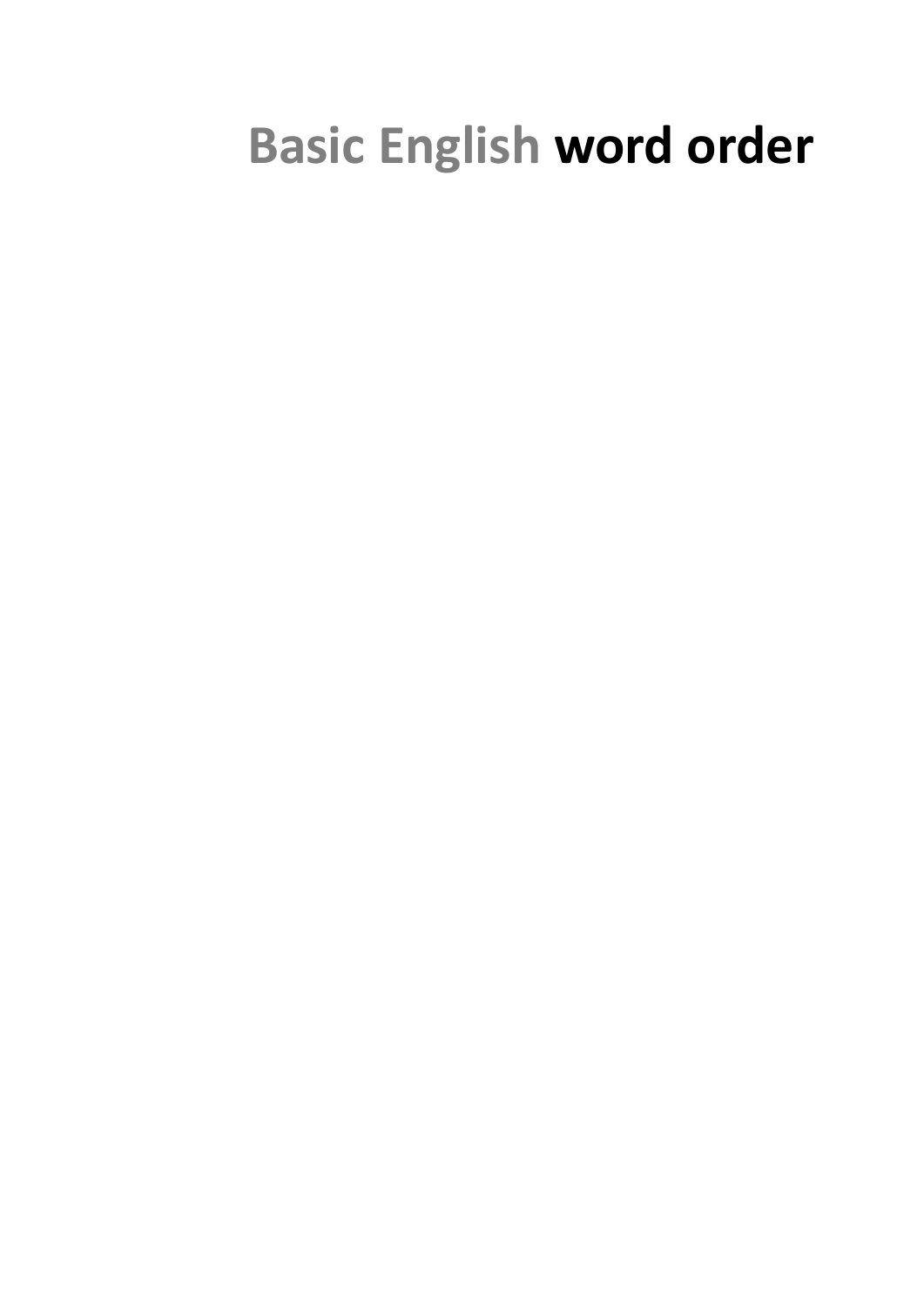# Basic English word order **Word Order in English Sentences**

- 1. Word Order in **Positive Sentences**
- 2. Word Order in **Negative Sentences**
- 3. Word Order in **Subordinate Clauses**
- 4. Position of **Adverbs**
- 5. Word Order in **Questions**
- 6. Word Order in **Passive- and Active Voice**

# 1. Word Order in Positive Sentences

| A normal sentence in English usually contains at least three elements: subject, verb, and<br>object. |           |           |           |                 |               |
|------------------------------------------------------------------------------------------------------|-----------|-----------|-----------|-----------------|---------------|
| subject                                                                                              |           | verb(s)   |           |                 | object        |
|                                                                                                      |           | speak     |           |                 | English       |
|                                                                                                      |           | can speak |           |                 | English       |
| To complicate it a bit more by adding place and time:                                                |           |           |           |                 |               |
| subject                                                                                              | verb(s)   | indirect  | direct    | place           | time          |
|                                                                                                      |           | object    | object    |                 |               |
|                                                                                                      | will tell | you       | the story | at school       | tomorrow.     |
| place and time are interchangeable referring to their place in the sentence                          |           |           |           |                 |               |
|                                                                                                      | will tell | you       | the story | tomorrow        | at school     |
| but you can put time and/or place in front of the sentence as well:                                  |           |           |           |                 |               |
| time                                                                                                 | place     | subject   | verb(s)   | indirect object | direct object |
| Tomorrow                                                                                             | at school |           | will tell | you             | the story     |

## 2. Word Order in Negative Sentences

The word order in negative sentences is the same as in affirmative sentences. Note, however, that in negative sentences we usually need an auxiliary verb:

| subject | verbs         | indirect object | direct object | place           | time          |
|---------|---------------|-----------------|---------------|-----------------|---------------|
|         | will not tell | vou             | the story     | at school       | tomorrow.     |
| time    | place         | subject         | verbs         | indirect object | direct object |
|         |               |                 |               |                 |               |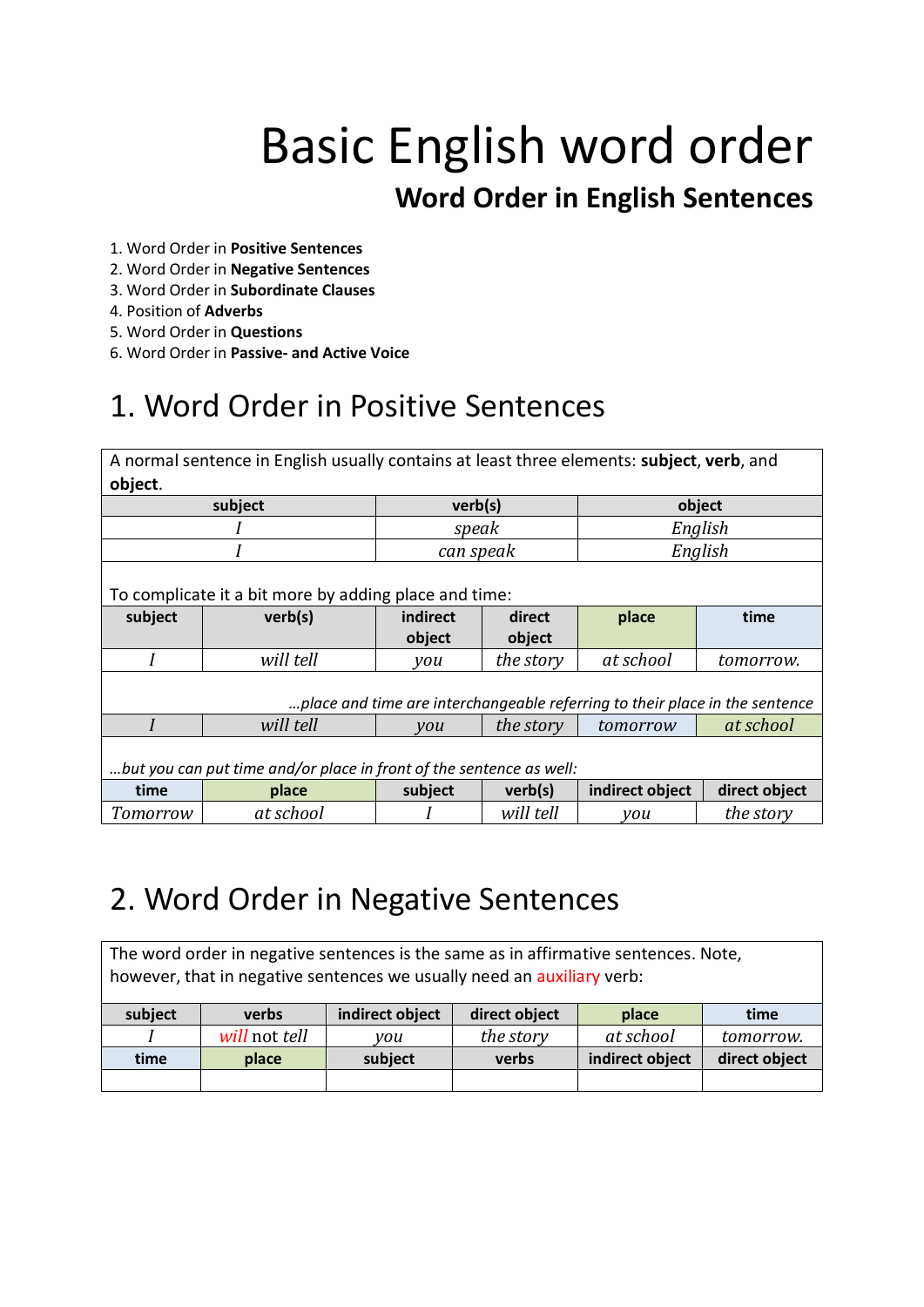# 3. Word Order in Subordinate Clauses

In subordinate clauses, the word order is *the same as in simple affirmative sentences.* (Conjunctions are often used between two clauses):

| conjunction | subject | verb(s)    | indirect object | direct object | place     | time     |
|-------------|---------|------------|-----------------|---------------|-----------|----------|
|             |         | will tell  | vou             | the story     | at school | tomorrow |
| because     |         | don't have |                 | time          |           | now      |

### 4.Position of Adverbs

**Adverb of Manner***(e.g.:* slowly, carefully, awfully*)*

| These adverbs are put behind the direct object (or behind the verb if there's no direct |         |               |           |  |
|-----------------------------------------------------------------------------------------|---------|---------------|-----------|--|
| object).                                                                                |         |               |           |  |
| subject                                                                                 | verb(s) | direct object | adverb    |  |
| He                                                                                      | drove   | the car       | carefully |  |
| He                                                                                      | drove   |               | carefully |  |

### **Adverbs of Place** (e.g.: *here, there, behind, above*).

| Like adverbs of manner, these adverbs are put behind the direct object or the verb |            |               |               |  |
|------------------------------------------------------------------------------------|------------|---------------|---------------|--|
| subject                                                                            | verb(s)    | direct object | adverb        |  |
|                                                                                    | didn't see | him           | here          |  |
| He                                                                                 | stayed     |               | <b>behind</b> |  |

#### **Adverbs of Time** (eg.: *recently, now, then, yesterday, tomorrow*)

| Adverbs of time are usually put at the end of the sentence. |           |                 |               |          |
|-------------------------------------------------------------|-----------|-----------------|---------------|----------|
| subject                                                     | verb(s)   | indirect object | direct object | time     |
|                                                             | will tell | vou             | the story     | tomorrow |

If you don't want to put emphasis on the time, you can also put the adverb of time at the beginning of the sentence.

| time            | subject | verb(s)   | indirect object | direct object |
|-----------------|---------|-----------|-----------------|---------------|
| <b>Tomorrow</b> |         | will tell | vou             | the story.    |

### **Adverbs of Frequency**(e.g.: *always, never, seldom, usually*)

Adverbs of frequency are put directly before the **main** verb. If 'be' is the main verb and there is no auxiliary verb, adverbs of frequency are put behind 'be'. Is there an auxiliary verb, however, adverbs of frequency are put before 'be'.

| subject | auxiliary/be | adverb  | main verb   | object | place or time       |
|---------|--------------|---------|-------------|--------|---------------------|
|         |              | often   | go swimming |        | in the evening      |
| He      | doesn't      | always  | play        | tennis |                     |
| We      | are          | usually |             |        | here in summer      |
| They    | will         | never   | be          |        | there in the summer |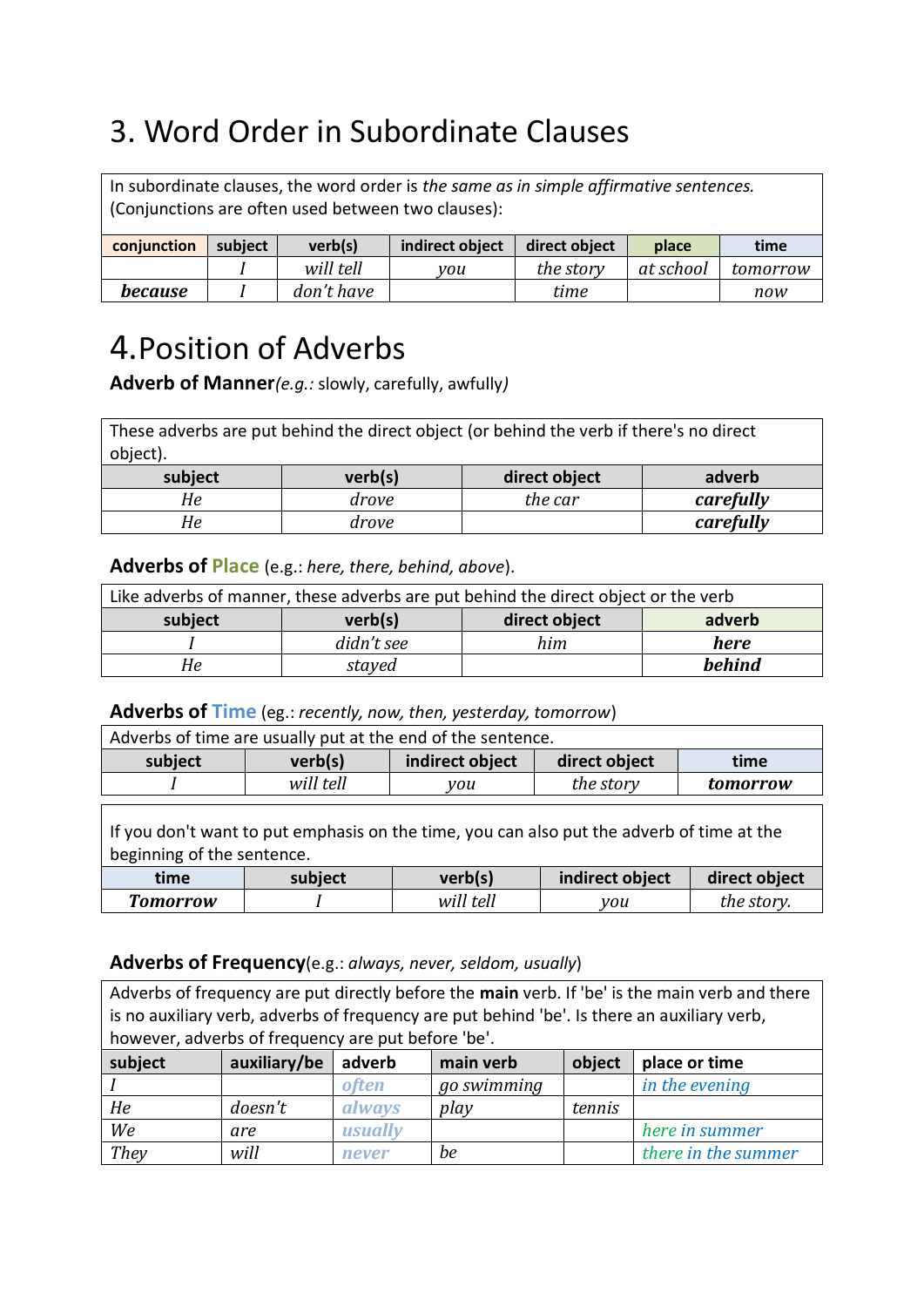# 5. Word Order in Questions

In questions, the word order **subject-verbs-object** is the same as in affirmative sentences.

The only thing that's different is that you usually have to put the auxiliary verb (or the main verb "be") **before** the subject.

**Interrogatives** are put at the beginning of the sentences:

| interrogative | auxiliary | subject | other verb(s) | indirect | direct         | place   | time      |
|---------------|-----------|---------|---------------|----------|----------------|---------|-----------|
|               | verb      |         |               | object   | object         |         |           |
| What          | would     | vou     | like to tell  | mе       |                |         |           |
|               | Did       | vou     | have          |          | <i>a party</i> | at home | yesterday |
| When          | were      | vou     |               |          |                | here    |           |

You don't use an auxiliary verb if you ask for the subject. In this case the interrogative simply takes the place of the subject.

| interrogative | verb(s) | hiec. |
|---------------|---------|-------|
| Who           |         | 70U.  |

| 6. Word Order in Passive- and Active Voice                                                                  |           |    |                      |  |  |
|-------------------------------------------------------------------------------------------------------------|-----------|----|----------------------|--|--|
| Transferring a sentence from active- into passive voice, and vice versa, changes word order<br>(and verbs): |           |    |                      |  |  |
| subject                                                                                                     | verb(s)   |    | object               |  |  |
| The greedy grey wolf                                                                                        | ate       |    | the poor lamb        |  |  |
| object                                                                                                      | verb(s)   |    | subject              |  |  |
| The poor lamb                                                                                               | was eaten | by | the greedy grey wolf |  |  |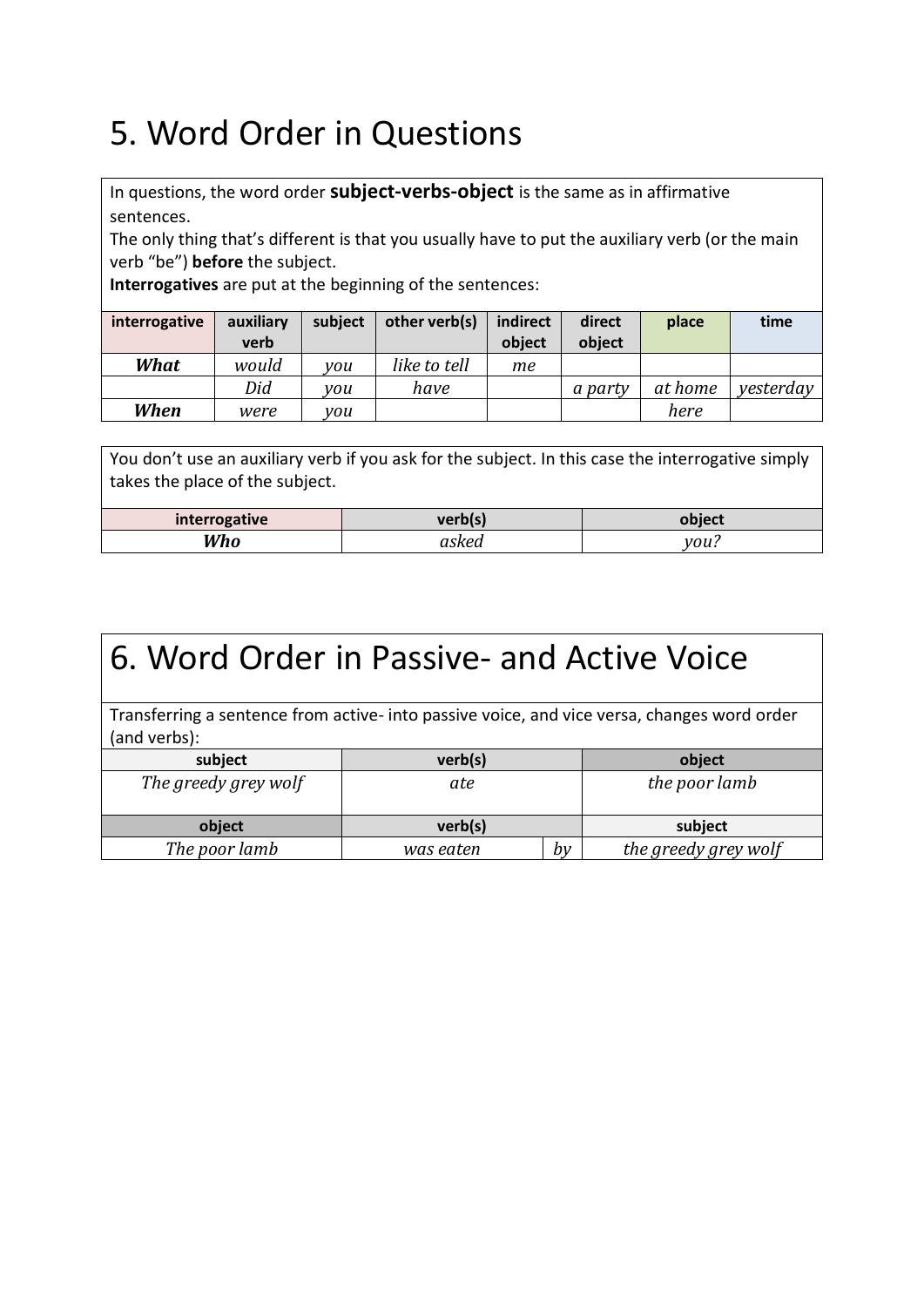# Word order exercises

### Word Order in affirmative Sentences 1

Arrange the words to make affirmative sentences.

| 1.to/like/talk / I / you/ to/                  |  |
|------------------------------------------------|--|
| 2. bad/French / I / speak/extremely/really     |  |
| 3. hates/they/noise/ when/people/he/make       |  |
| 4. they/ night / song / $a$ / sing/every       |  |
| 5. 8'o clock/sell / flowers / we/till/         |  |
| 6.anytime/see/me/you/can/want/you              |  |
| 7. the/buy / milk / he/for / wants/to/baby     |  |
| 8. feed / you / my / cat / can                 |  |
| 9. sister /has /my /got /a dog/ugly/dangerous  |  |
| 10. now/must / the book / read / you/carefully |  |

### Word Order in affirmative Sentences 2

Arrange the words to make affirmative sentences. Place time expressions at the end of the sentences.

| 1. go / now / home / will / I                     |  |
|---------------------------------------------------|--|
| 2. give /the present /tomorrow /we /him / will    |  |
| 3. her / met / last night / at / we / the station |  |
| 4. was / last week / he / in hospital             |  |
| 5. in /Greece / spend / I / will / next year / my |  |
| holiday                                           |  |
| 6. must /at five o'clock / leave / we / the house |  |
| 7. the library /take / I /the book /will /today / |  |
| to                                                |  |
| 8. my mum / breakfast / in the morning /          |  |
| made                                              |  |
| 9. tonight / want / to the cinema / to go / we    |  |
| 10. wrote / last week / they / at school / a test |  |

### Word Order in Negative Sentences

Arrange the words to make negative sentences. Place time expressions at the end of the sentences.

| 1.our holiday/will/at home/we/not/ spend/      |  |
|------------------------------------------------|--|
| next year                                      |  |
| 2. did/l/him/see/not/last/nigh/at/disco/the    |  |
| 3. a/ going/ are/tonight/party/ not/to/we      |  |
| 4. will/a/ letter/week/ not/ next/sen/ you/she |  |
| 5.the/did/you/tell/he/not/this/truth/morning   |  |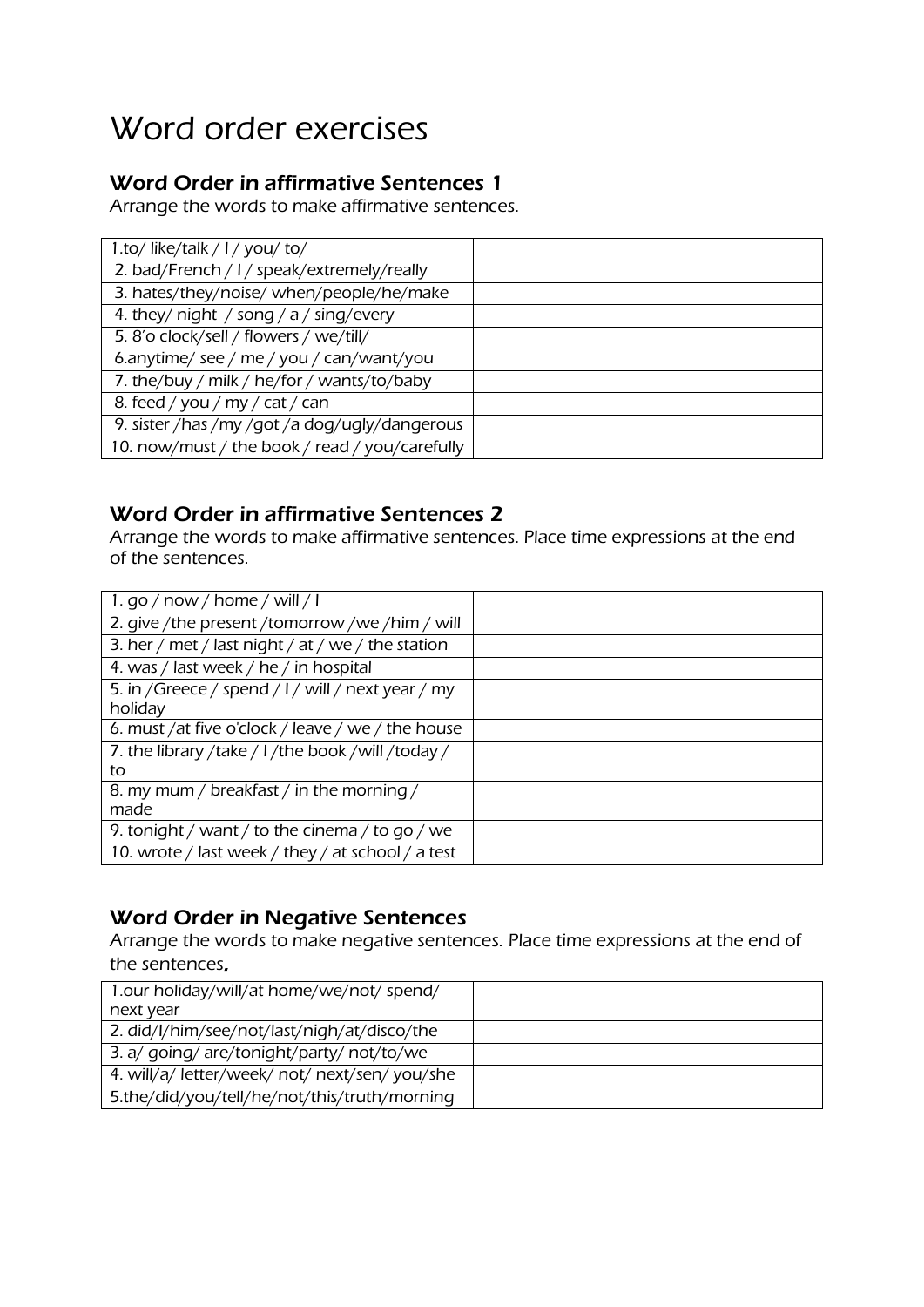### Subordinate Clauses

Complete the sentences with the words in brackets. Place time expressions at the end of the sentences.

| She is in great form because (every week /   |  |
|----------------------------------------------|--|
| goes / she / to the gym)                     |  |
| I can't talk to you because (not/time / have |  |
| $/$ I / now/do)                              |  |
| We are glad that (at home / did not leave /  |  |
| we / our umbrella )                          |  |
| I will miss him when (to/week/ Chicago /     |  |
| moves / he/next)                             |  |
| They don't know where (have left / the key   |  |
| ' they)                                      |  |
| Ring me if (you can't/have / you / a         |  |
| problem/solve/)                              |  |
| I'd like to know why (her holiday / does not |  |
| spend / she / in France                      |  |
| They told him that (play / they / wanted/    |  |
| tennis/ to)                                  |  |
| He was reading the paper while (she / in     |  |
| the garden / was working)                    |  |
| He read the book (had bought/ for/ his/      |  |
| yesterday/brother/which/him/                 |  |

### Position of Time Expressions

Decide where to place the time expressions. (The sentences are similar to allow you to concentrate on the time expressions)

|                                           |               | <b>Both</b> |
|-------------------------------------------|---------------|-------------|
|                                           | Correct order | correct.    |
| We went to the cinema yesterday.          |               |             |
| We went yesterday to the cinema.          |               |             |
| We went to the cinema yesterday.          |               |             |
| We went yesterday to the cinema.          |               |             |
| We often go to the cinema.                |               |             |
| We go often to the cinema                 |               |             |
| Next Tuesday I will go to the cinema.     |               |             |
| I will go to the cinema next Tuesday.     |               |             |
| They never go to the cinema.              |               |             |
| They go to the cinema never.              |               |             |
| She goes every Sunday to the cinema.      |               |             |
| She goes to the cinema every Sunday       |               |             |
| I seldom am at the cinema.                |               |             |
| I am seldom at the cinema.                |               |             |
| I don't go to the cinema every week.      |               |             |
| I don't go every week to the cinema.      |               |             |
| Francis does not always go to the cinema. |               |             |
| Francis does not go to the cinema always. |               |             |